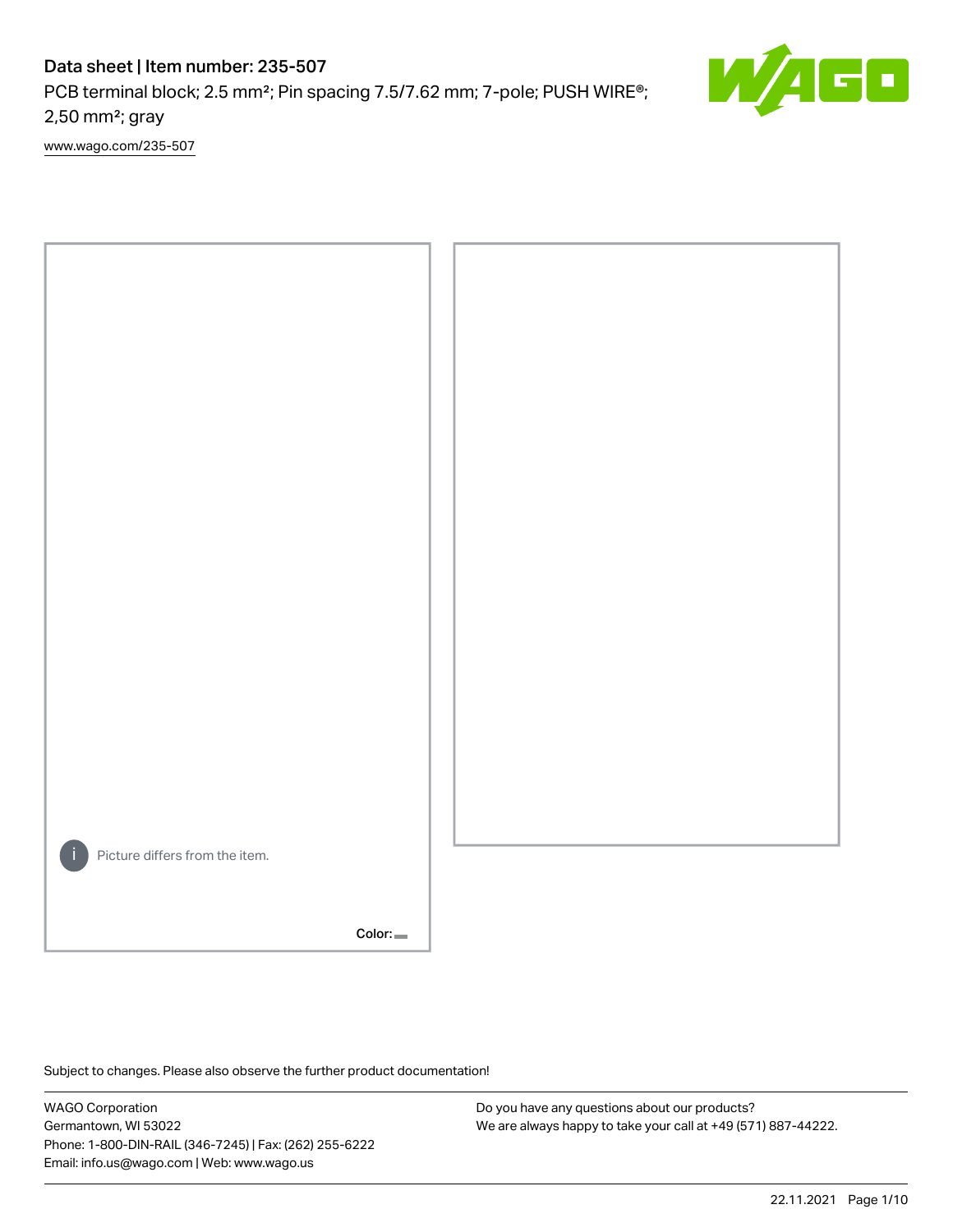

Dimensions in mm

 $L =$  (pole no. x pin spacing) + 1.5 mm

#### Item description

- $\blacksquare$  Low-profile terminal strips with screwdriver-actuated PUSH WIRE<sup>®</sup> termination
- **Push-in termination of solid conductors**
- $\blacksquare$ Double solder pins for high mechanical stability
- П Set to metric or inch pin spacing by compressing PCB terminal strips or pulling them apart

Subject to changes. Please also observe the further product documentation!

WAGO Corporation Germantown, WI 53022 Phone: 1-800-DIN-RAIL (346-7245) | Fax: (262) 255-6222 Email: info.us@wago.com | Web: www.wago.us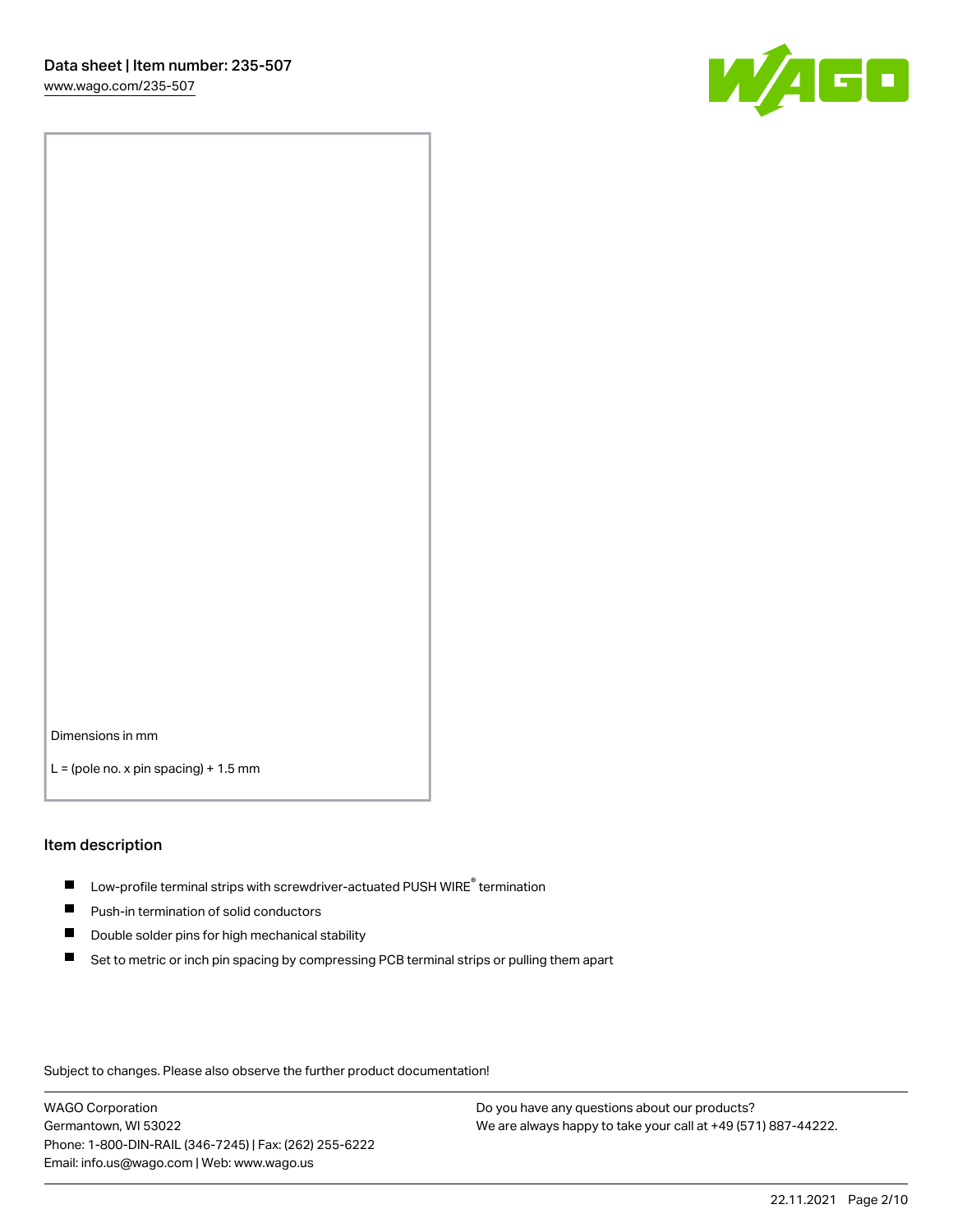

## Data Notes

| Variants: | Other pole numbers                                               |
|-----------|------------------------------------------------------------------|
|           | Other colors                                                     |
|           | Terminal strips with 7.5/7.62 mm and 10/10.16 mm pin spacing     |
|           | Mixed-color PCB connector strips                                 |
|           | Direct marking                                                   |
|           | Versions for Ex i                                                |
|           | Other versions (or variants) can be requested from WAGO Sales or |
|           | configured at https://configurator.wago.com/                     |

## Electrical data

### IEC Approvals

| Ratings per                 | IEC/EN 60664-1                                                        |
|-----------------------------|-----------------------------------------------------------------------|
| Rated voltage (III / 3)     | 400 V                                                                 |
| Rated surge voltage (III/3) | 6 <sub>k</sub> V                                                      |
| Rated voltage (III/2)       | 630 V                                                                 |
| Rated surge voltage (III/2) | 6 <sub>kV</sub>                                                       |
| Nominal voltage (II/2)      | 1000V                                                                 |
| Rated surge voltage (II/2)  | 6 <sub>k</sub> V                                                      |
| Rated current               | 24A                                                                   |
| Legend (ratings)            | $(III / 2)$ $\triangle$ Overvoltage category III / Pollution degree 2 |

## UL Approvals

| Approvals per                  | UL 1059 |
|--------------------------------|---------|
| Rated voltage UL (Use Group B) | 300 V   |
| Rated current UL (Use Group B) | 10A     |
| Rated voltage UL (Use Group D) | 300 V   |
| Rated current UL (Use Group D) | 10 A    |

### CSA Approvals

| Rated voltage CSA (Use Group B) | 300 V |
|---------------------------------|-------|
| Rated current CSA (Use Group B) |       |

Subject to changes. Please also observe the further product documentation!

WAGO Corporation Germantown, WI 53022 Phone: 1-800-DIN-RAIL (346-7245) | Fax: (262) 255-6222 Email: info.us@wago.com | Web: www.wago.us Do you have any questions about our products? We are always happy to take your call at +49 (571) 887-44222.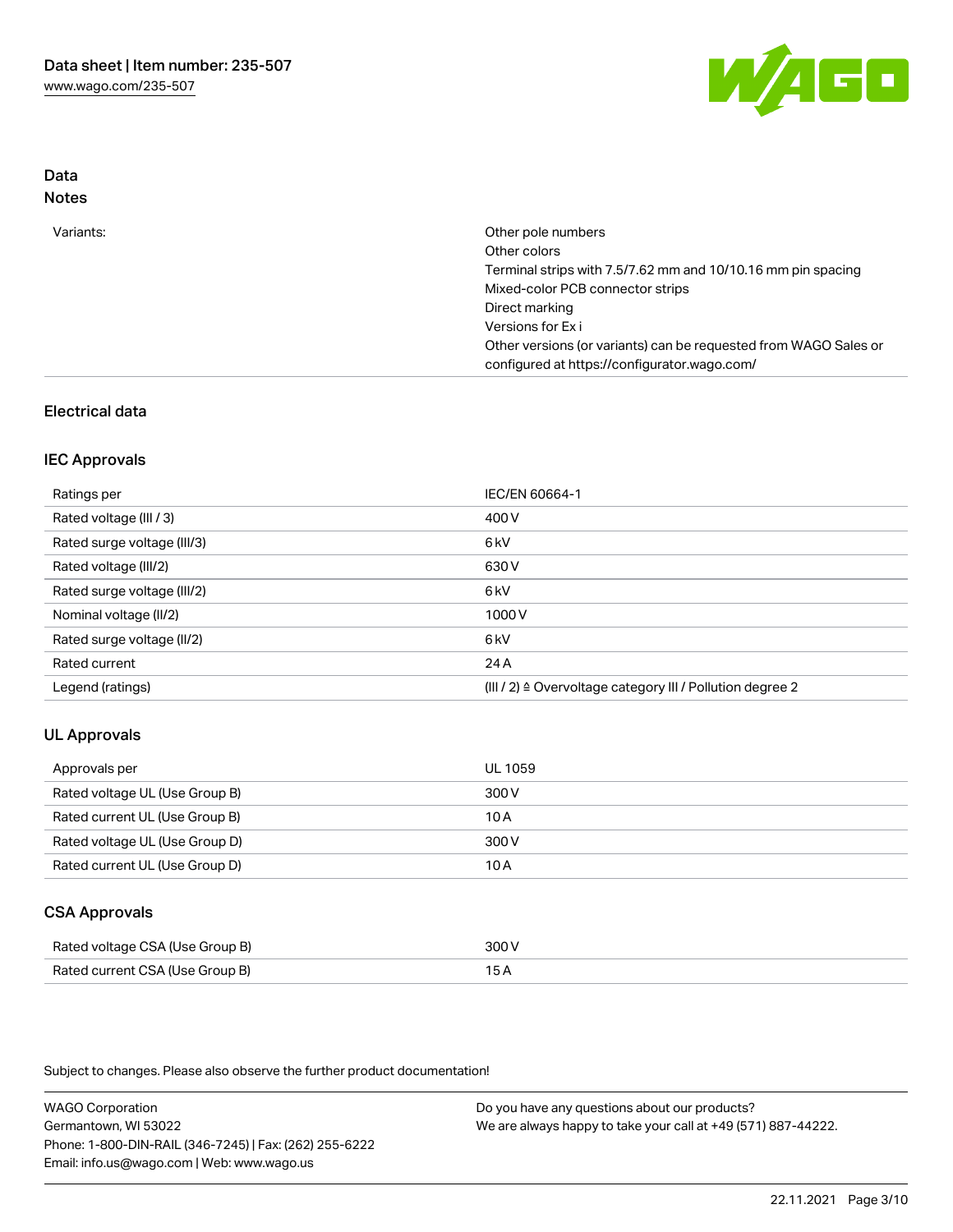

## Connection data

| Total number of connection points |  |
|-----------------------------------|--|
| Total number of potentials        |  |
| Number of connection types        |  |
| Number of levels                  |  |

## Connection 1

| Connection technology                             | PUSH WIRE®                             |
|---------------------------------------------------|----------------------------------------|
| Actuation type                                    | Operating tool                         |
| Solid conductor                                   | $0.5$ 2.5 mm <sup>2</sup> / 20  14 AWG |
| Fine-stranded conductor; with insulated ferrule   | $0.251.5$ mm <sup>2</sup>              |
| Fine-stranded conductor; with uninsulated ferrule | $0.251.5$ mm <sup>2</sup>              |
| Strip length                                      | $910$ mm / 0.35  0.39 inch             |
| Conductor connection direction to PCB             | 0°                                     |
| Number of poles                                   |                                        |

### Physical data

| Pin spacing                          | 7.5/7.62 mm / 0.295/0.3 inch |
|--------------------------------------|------------------------------|
| Width                                | 54 mm / 2.126 inch           |
| Height                               | 12.8 mm / 0.504 inch         |
| Height from the surface              | 9.2 mm / 0.362 inch          |
| Depth                                | 12.5 mm / 0.492 inch         |
| Solder pin length                    | 3.6 <sub>mm</sub>            |
| Solder pin dimensions                | $0.8 \times 0.4$ mm          |
| Drilled hole diameter with tolerance | 1 <sup>(+0.1)</sup> mm       |

## PCB contact

| PCB Contact                         | THT                                      |
|-------------------------------------|------------------------------------------|
| Solder pin arrangement              | over the entire terminal strip (in-line) |
| Number of solder pins per potential |                                          |

### Material data

| Color          | gray |
|----------------|------|
| Material group |      |

Subject to changes. Please also observe the further product documentation!

| <b>WAGO Corporation</b>                                | Do you have any questions about our products?                 |
|--------------------------------------------------------|---------------------------------------------------------------|
| Germantown, WI 53022                                   | We are always happy to take your call at +49 (571) 887-44222. |
| Phone: 1-800-DIN-RAIL (346-7245)   Fax: (262) 255-6222 |                                                               |
| Email: info.us@wago.com   Web: www.wago.us             |                                                               |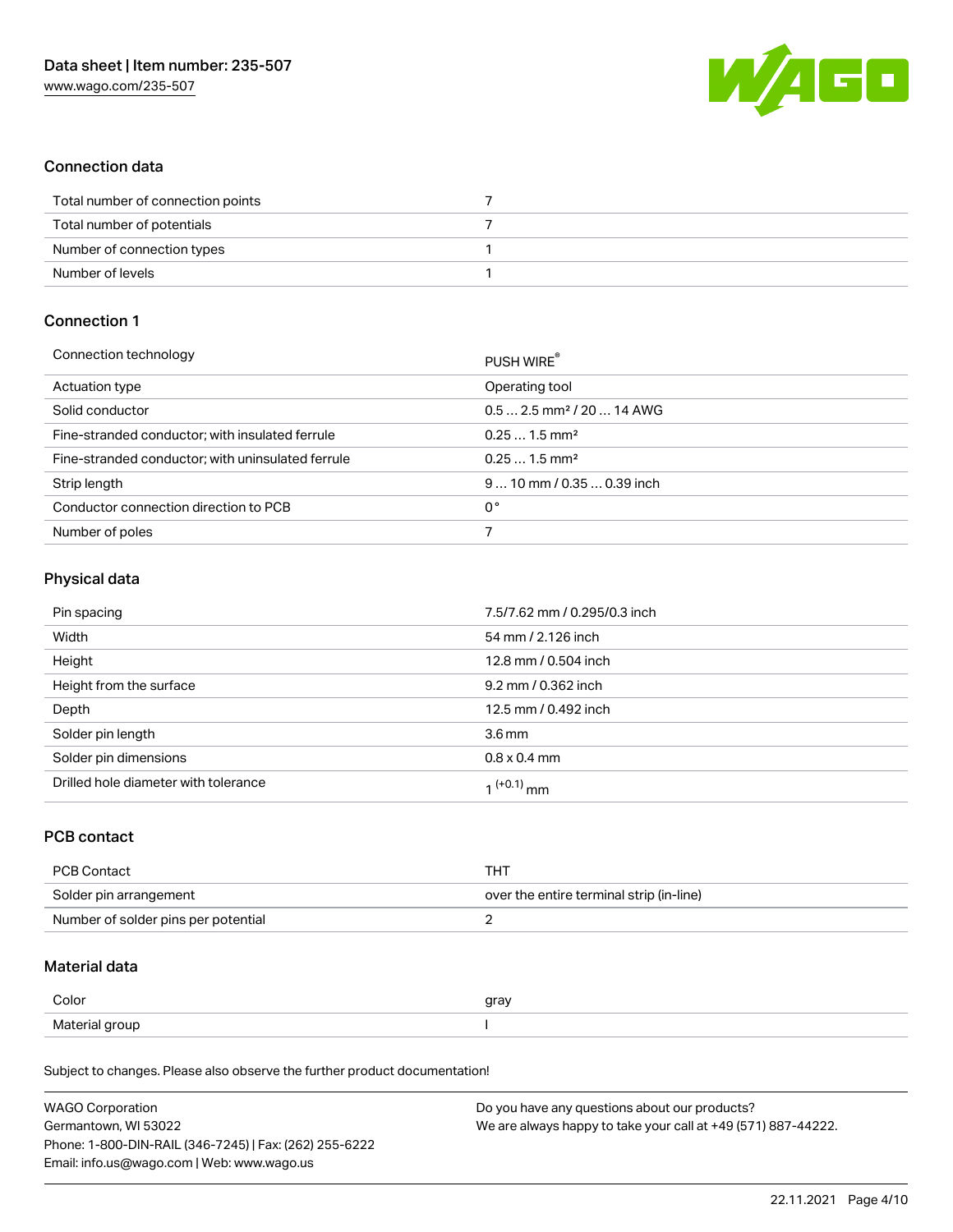[www.wago.com/235-507](http://www.wago.com/235-507)



| Insulation material         | Polyamide (PA66)                        |
|-----------------------------|-----------------------------------------|
| Flammability class per UL94 | V <sub>0</sub>                          |
| Clamping spring material    | Chrome nickel spring steel (CrNi)       |
| Contact material            | Electrolytic copper ( $E_{\text{Cu}}$ ) |
| Contact plating             | tin-plated                              |
| Fire load                   | $0.109$ MJ                              |
| Weight                      | 5.9 <sub>g</sub>                        |
|                             |                                         |

# Environmental requirements

| Limit temperature range | -60  +105 °C |
|-------------------------|--------------|
|                         |              |

### Commercial data

| Product Group         | 4 (Printed Circuit) |
|-----------------------|---------------------|
| PU (SPU)              | 80 (20) Stück       |
| Packaging type        | box                 |
| Country of origin     | CН                  |
| <b>GTIN</b>           | 4017332226905       |
| Customs tariff number | 85369010000         |

## Approvals / Certificates

### Country specific Approvals

|      |                                 |                                 | Certificate       |
|------|---------------------------------|---------------------------------|-------------------|
| Logo | Approval                        | <b>Additional Approval Text</b> | name              |
|      | <b>CCA</b>                      | EN 60947                        | NTR NL-           |
|      | <b>DEKRA Certification B.V.</b> |                                 | 7144              |
|      | <b>CCA</b>                      | EN 60947                        | 2149549.02        |
| KEMA | DEKRA Certification B.V.        |                                 |                   |
|      | <b>CCA</b>                      | EN 60998                        | NTR <sub>NL</sub> |
|      | <b>DEKRA Certification B.V.</b> |                                 | 6919              |
|      | <b>CCA</b>                      | EN 60947-7-4                    | NTR NL-           |
|      | <b>DEKRA Certification B.V.</b> |                                 | 7774              |

Subject to changes. Please also observe the further product documentation!

| <b>WAGO Corporation</b>                                | Do you have any questions about our products?                 |
|--------------------------------------------------------|---------------------------------------------------------------|
| Germantown, WI 53022                                   | We are always happy to take your call at +49 (571) 887-44222. |
| Phone: 1-800-DIN-RAIL (346-7245)   Fax: (262) 255-6222 |                                                               |
| Email: info.us@wago.com   Web: www.wago.us             |                                                               |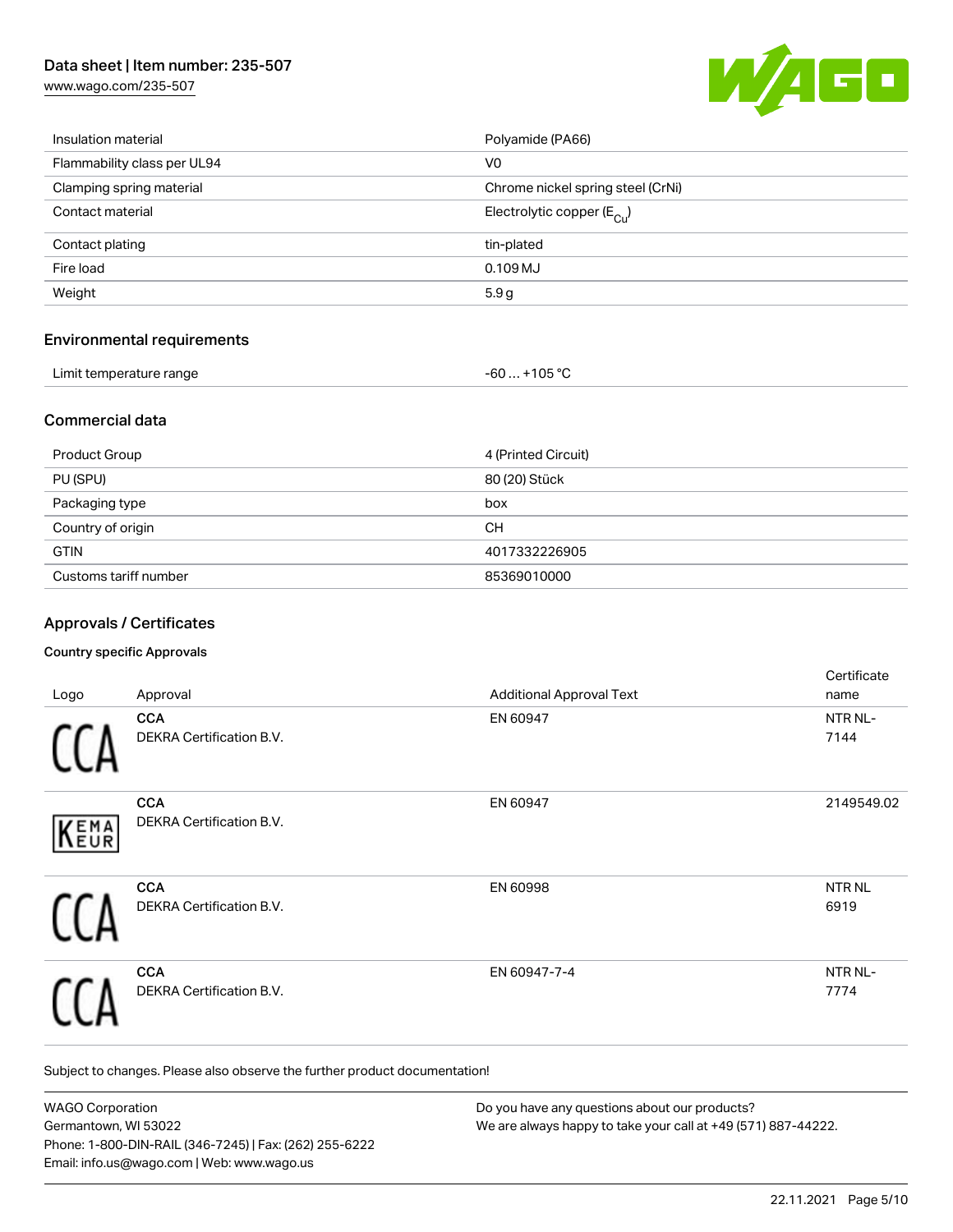

VDE VDE Prüf- und Zertifizierungsinstitut

EN 60947 40029328

Ship Approvals

| Logo       | Approval                                                | <b>Additional Approval Text</b> | Certificate<br>name               |
|------------|---------------------------------------------------------|---------------------------------|-----------------------------------|
| <b>ABS</b> | <b>ABS</b><br>American Bureau of Shipping               | $\overline{\phantom{0}}$        | $19-$<br>HG1869876-<br><b>PDA</b> |
|            | <b>DNV GL</b><br>Det Norske Veritas, Germanischer Lloyd | $\overline{\phantom{0}}$        | TAE000016Z                        |
|            |                                                         |                                 |                                   |

#### UL-Approvals

|          |                               |                                 | Certificate |
|----------|-------------------------------|---------------------------------|-------------|
| Logo     | Approval                      | <b>Additional Approval Text</b> | name        |
|          | UL                            | $\overline{\phantom{0}}$        | E45172      |
| E<br>- 1 | UL International Germany GmbH |                                 |             |

### Optional accessories

| Ferrule |                                                                                                                         |                      |
|---------|-------------------------------------------------------------------------------------------------------------------------|----------------------|
|         | Item no.: 216-101<br>Ferrule; Sleeve for 0.5 mm <sup>2</sup> / AWG 22; uninsulated; electro-tin plated; silver-colored  | www.wago.com/216-101 |
|         | Item no.: 216-104<br>Ferrule; Sleeve for 1.5 mm <sup>2</sup> / AWG 16; uninsulated; electro-tin plated; silver-colored  | www.wago.com/216-104 |
|         | Item no.: 216-106<br>Ferrule; Sleeve for 2.5 mm <sup>2</sup> / AWG 14; uninsulated; electro-tin plated; silver-colored  | www.wago.com/216-106 |
|         | Item no.: 216-107<br>Ferrule; Sleeve for 4 mm <sup>2</sup> / AWG 12; uninsulated; electro-tin plated                    | www.wago.com/216-107 |
|         | Item no.: 216-108<br>Ferrule; Sleeve for 6 mm <sup>2</sup> / AWG 10; uninsulated; electro-tin plated; silver-colored    | www.wago.com/216-108 |
|         | Item no.: 216-109<br>Ferrule; Sleeve for 10 mm <sup>2</sup> / AWG 8; uninsulated; electro-tin plated                    | www.wago.com/216-109 |
|         | Item no.: 216-102<br>Ferrule; Sleeve for 0.75 mm <sup>2</sup> / AWG 20; uninsulated; electro-tin plated; silver-colored | www.wago.com/216-102 |

WAGO Corporation Germantown, WI 53022 Phone: 1-800-DIN-RAIL (346-7245) | Fax: (262) 255-6222 Email: info.us@wago.com | Web: www.wago.us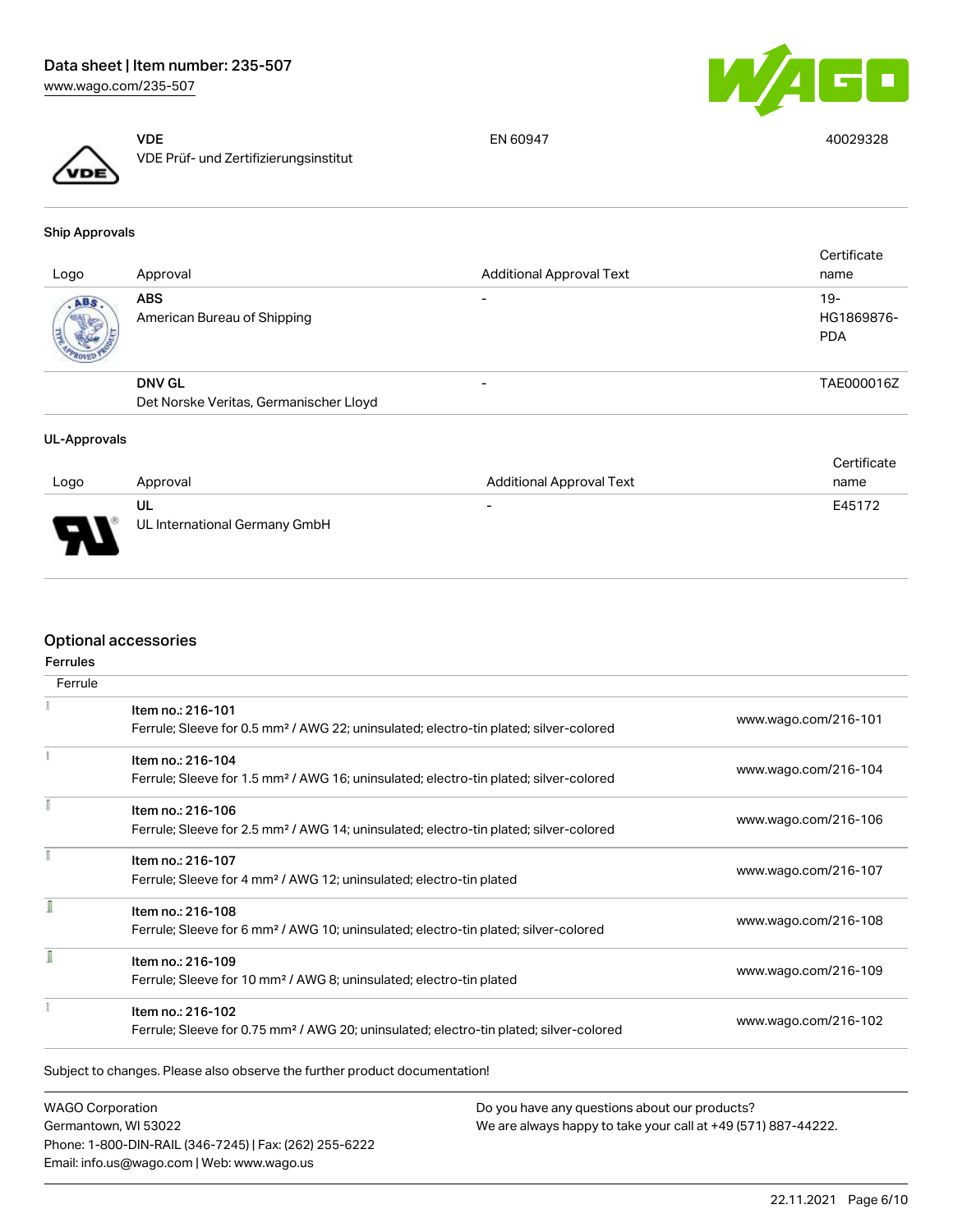Phone: 1-800-DIN-RAIL (346-7245) | Fax: (262) 255-6222

Email: info.us@wago.com | Web: www.wago.us

[www.wago.com/235-507](http://www.wago.com/235-507)



|                                                 | Item no.: 216-103<br>Ferrule; Sleeve for 1 mm <sup>2</sup> / AWG 18; uninsulated; electro-tin plated                                                                               | www.wago.com/216-103                                                                                           |
|-------------------------------------------------|------------------------------------------------------------------------------------------------------------------------------------------------------------------------------------|----------------------------------------------------------------------------------------------------------------|
| Л                                               | Item no.: 216-110<br>Ferrule; Sleeve for 16 mm <sup>2</sup> / AWG 6; uninsulated; electro-tin plated; metallic brown                                                               | www.wago.com/216-110                                                                                           |
|                                                 | Item no.: 216-123<br>Ferrule; Sleeve for 1 mm <sup>2</sup> / AWG 18; uninsulated; electro-tin plated; silver-colored                                                               | www.wago.com/216-123                                                                                           |
|                                                 | Item no.: 216-122<br>Ferrule; Sleeve for 0.75 mm <sup>2</sup> / AWG 20; uninsulated; electro-tin plated; silver-colored                                                            | www.wago.com/216-122                                                                                           |
| I.                                              | Item no.: 216-124<br>Ferrule; Sleeve for 1.5 mm <sup>2</sup> / AWG 16; uninsulated; electro-tin plated                                                                             | www.wago.com/216-124                                                                                           |
|                                                 | Item no.: 216-142<br>Ferrule; Sleeve for 0.75 mm <sup>2</sup> / 18 AWG; uninsulated; electro-tin plated; electrolytic copper; gastight<br>crimped; acc. to DIN 46228, Part 1/08.92 | www.wago.com/216-142                                                                                           |
|                                                 | Item no.: 216-132<br>Ferrule; Sleeve for 0.34 mm <sup>2</sup> / AWG 24; uninsulated; electro-tin plated                                                                            | www.wago.com/216-132                                                                                           |
|                                                 | Item no.: 216-121<br>Ferrule; Sleeve for 0.5 mm <sup>2</sup> / AWG 22; uninsulated; electro-tin plated; silver-colored                                                             | www.wago.com/216-121                                                                                           |
|                                                 | Item no.: 216-143<br>Ferrule; Sleeve for 1 mm <sup>2</sup> / AWG 18; uninsulated; electro-tin plated; electrolytic copper; gastight<br>crimped; acc. to DIN 46228, Part 1/08.92    | www.wago.com/216-143                                                                                           |
|                                                 | Item no.: 216-131<br>Ferrule; Sleeve for 0.25 mm <sup>2</sup> / AWG 24; uninsulated; electro-tin plated; silver-colored                                                            | www.wago.com/216-131                                                                                           |
|                                                 | Item no.: 216-141<br>Ferrule; Sleeve for 0.5 mm <sup>2</sup> / 20 AWG; uninsulated; electro-tin plated; electrolytic copper; gastight<br>crimped; acc. to DIN 46228, Part 1/08.92  | www.wago.com/216-141                                                                                           |
|                                                 | Item no.: 216-152<br>Ferrule; Sleeve for 0.34 mm <sup>2</sup> / AWG 24; uninsulated; electro-tin plated                                                                            | www.wago.com/216-152                                                                                           |
|                                                 | Item no.: 216-203<br>Ferrule; Sleeve for 1 mm <sup>2</sup> / AWG 18; insulated; electro-tin plated; red                                                                            | www.wago.com/216-203                                                                                           |
|                                                 | Item no.: 216-206<br>Ferrule; Sleeve for 2.5 mm <sup>2</sup> / AWG 14; insulated; electro-tin plated; blue                                                                         | www.wago.com/216-206                                                                                           |
|                                                 | Item no.: 216-207<br>Ferrule; Sleeve for 4 mm <sup>2</sup> / AWG 12; insulated; electro-tin plated; gray                                                                           | www.wago.com/216-207                                                                                           |
|                                                 | Item no.: 216-202<br>Ferrule; Sleeve for 0.75 mm <sup>2</sup> / 18 AWG; insulated; electro-tin plated; gray                                                                        | www.wago.com/216-202                                                                                           |
|                                                 | Item no.: 216-151<br>Ferrule; Sleeve for 0.25 mm <sup>2</sup> / AWG 24; uninsulated; electro-tin plated                                                                            | www.wago.com/216-151                                                                                           |
| ۸                                               | Item no.: 216-204<br>Ferrule; Sleeve for 1.5 mm <sup>2</sup> / AWG 16; insulated; electro-tin plated; black                                                                        | www.wago.com/216-204                                                                                           |
|                                                 | Subject to changes. Please also observe the further product documentation!                                                                                                         |                                                                                                                |
| <b>WAGO Corporation</b><br>Germantown, WI 53022 |                                                                                                                                                                                    | Do you have any questions about our products?<br>We are always happy to take your call at +49 (571) 887-44222. |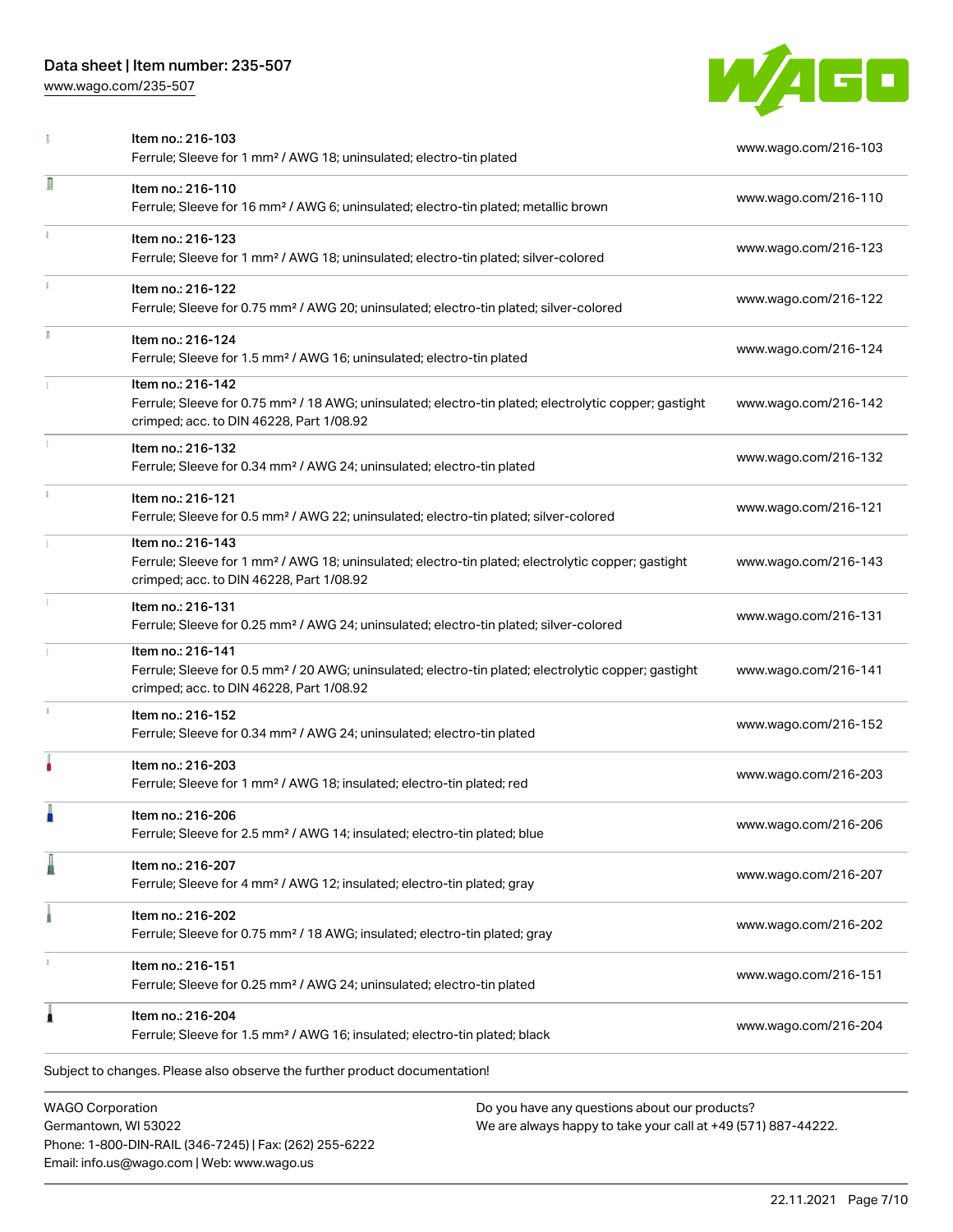Phone: 1-800-DIN-RAIL (346-7245) | Fax: (262) 255-6222

Email: info.us@wago.com | Web: www.wago.us

[www.wago.com/235-507](http://www.wago.com/235-507)



| Item no.: 216-209<br>Ferrule; Sleeve for 10 mm <sup>2</sup> / AWG 8; insulated; electro-tin plated; red                                                                                                    |                                                                                                                | www.wago.com/216-209 |
|------------------------------------------------------------------------------------------------------------------------------------------------------------------------------------------------------------|----------------------------------------------------------------------------------------------------------------|----------------------|
| Item no.: 216-205<br>Ferrule; Sleeve for 2.08 mm <sup>2</sup> / AWG 14; insulated; electro-tin plated; yellow                                                                                              |                                                                                                                | www.wago.com/216-205 |
| Item no.: 216-144<br>Ferrule; Sleeve for 1.5 mm <sup>2</sup> / AWG 16; uninsulated; electro-tin plated; electrolytic copper; gastight<br>crimped; acc. to DIN 46228, Part 1/08.92; silver-colored          |                                                                                                                | www.wago.com/216-144 |
| Item no.: 216-208<br>Ferrule; Sleeve for 6 mm <sup>2</sup> / AWG 10; insulated; electro-tin plated; electrolytic copper; gastight crimped; www.wago.com/216-208<br>acc. to DIN 46228, Part 4/09.90; yellow |                                                                                                                |                      |
| Item no.: 216-201<br>Ferrule; Sleeve for 0.5 mm <sup>2</sup> / 20 AWG; insulated; electro-tin plated; white                                                                                                |                                                                                                                | www.wago.com/216-201 |
| Item no.: 216-223<br>Ferrule; Sleeve for 1 mm <sup>2</sup> / AWG 18; insulated; electro-tin plated; red                                                                                                    |                                                                                                                | www.wago.com/216-223 |
| Item no.: 216-210<br>Ferrule; Sleeve for 16 mm <sup>2</sup> / AWG 6; insulated; electro-tin plated; electrolytic copper; gastight crimped; www.wago.com/216-210<br>acc. to DIN 46228, Part 4/09.90; blue   |                                                                                                                |                      |
| Item no.: 216-241<br>Ferrule; Sleeve for 0.5 mm <sup>2</sup> / 20 AWG; insulated; electro-tin plated; electrolytic copper; gastight<br>crimped; acc. to DIN 46228, Part 4/09.90; white                     |                                                                                                                | www.wago.com/216-241 |
| Item no.: 216-242<br>Ferrule; Sleeve for 0.75 mm <sup>2</sup> / 18 AWG; insulated; electro-tin plated; electrolytic copper; gastight<br>crimped; acc. to DIN 46228, Part 4/09.90; gray                     |                                                                                                                | www.wago.com/216-242 |
| Item no.: 216-222<br>Ferrule; Sleeve for 0.75 mm <sup>2</sup> / 18 AWG; insulated; electro-tin plated; gray                                                                                                |                                                                                                                | www.wago.com/216-222 |
| Item no.: 216-221<br>Ferrule; Sleeve for 0.5 mm <sup>2</sup> / 20 AWG; insulated; electro-tin plated; white                                                                                                |                                                                                                                | www.wago.com/216-221 |
| Item no.: 216-224<br>Ferrule; Sleeve for 1.5 mm <sup>2</sup> / AWG 16; insulated; electro-tin plated; black                                                                                                |                                                                                                                | www.wago.com/216-224 |
| Item no.: 216-243<br>Ferrule; Sleeve for 1 mm <sup>2</sup> / AWG 18; insulated; electro-tin plated; electrolytic copper; gastight crimped; www.wago.com/216-243<br>acc. to DIN 46228, Part 4/09.90; red    |                                                                                                                |                      |
| Item no.: 216-244<br>Ferrule; Sleeve for 1.5 mm <sup>2</sup> / AWG 16; insulated; electro-tin plated; electrolytic copper; gastight<br>crimped; acc. to DIN 46228, Part 4/09.90; black                     |                                                                                                                | www.wago.com/216-244 |
| Item no.: 216-263<br>Ferrule; Sleeve for 1 mm <sup>2</sup> / AWG 18; insulated; electro-tin plated; electrolytic copper; gastight crimped; www.wago.com/216-263<br>acc. to DIN 46228, Part 4/09.90; red    |                                                                                                                |                      |
| Item no.: 216-246<br>Ferrule; Sleeve for 2.5 mm <sup>2</sup> / AWG 14; insulated; electro-tin plated; electrolytic copper; gastight<br>crimped; acc. to DIN 46228, Part 4/09.90; blue                      |                                                                                                                | www.wago.com/216-246 |
| Item no.: 216-266<br>Ferrule; Sleeve for 2.5 mm <sup>2</sup> / AWG 14; insulated; electro-tin plated; electrolytic copper; gastight                                                                        |                                                                                                                | www.wago.com/216-266 |
| Subject to changes. Please also observe the further product documentation!                                                                                                                                 |                                                                                                                |                      |
| <b>WAGO Corporation</b><br>Germantown, WI 53022                                                                                                                                                            | Do you have any questions about our products?<br>We are always happy to take your call at +49 (571) 887-44222. |                      |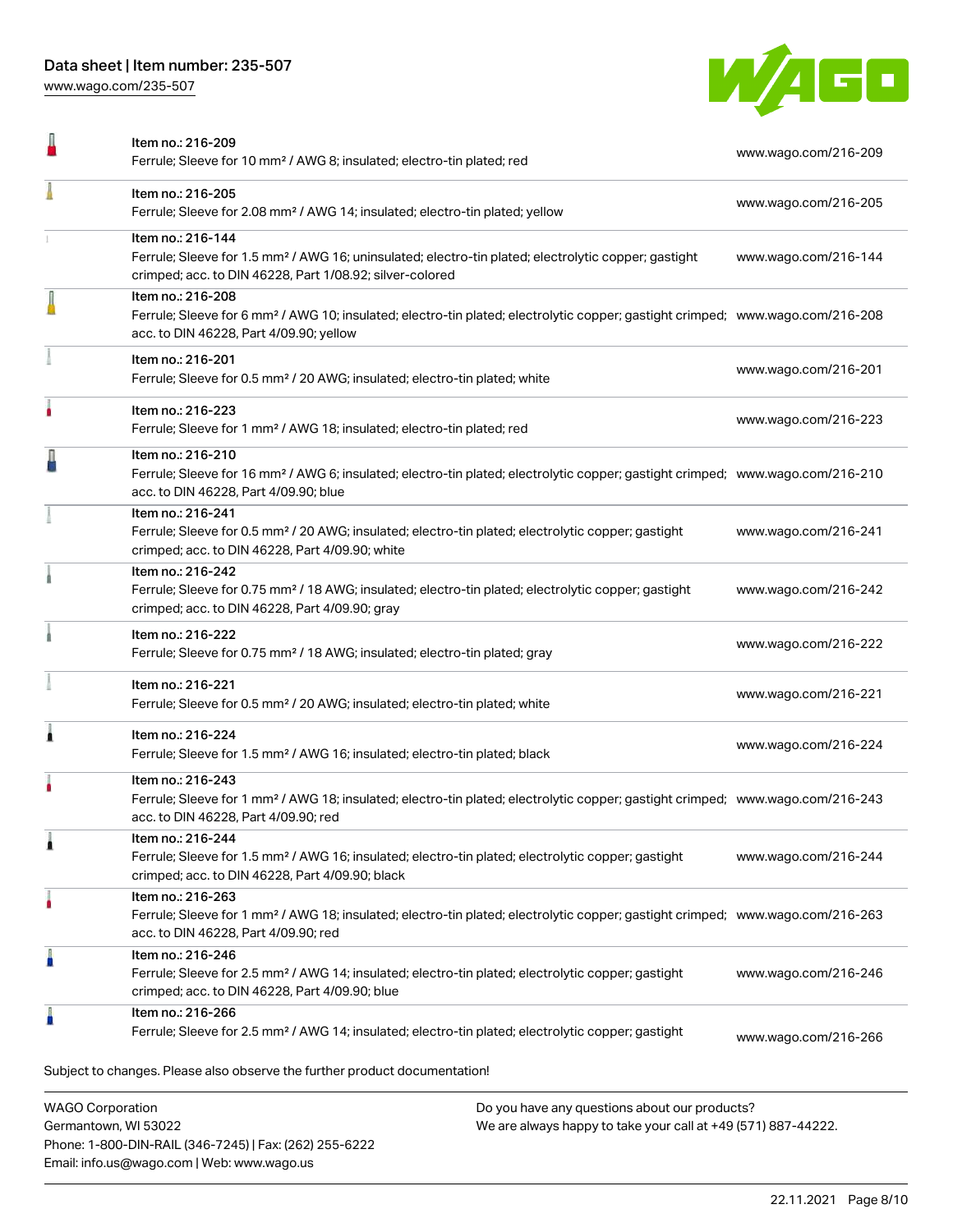[www.wago.com/235-507](http://www.wago.com/235-507)



crimped; acc. to DIN 46228, Part 4/09.90; blue

| 1 | Item no.: 216-264<br>Ferrule; Sleeve for 1.5 mm <sup>2</sup> / AWG 16; insulated; electro-tin plated; electrolytic copper; gastight<br>crimped; acc. to DIN 46228, Part 4/09.90; black                     | www.wago.com/216-264 |
|---|------------------------------------------------------------------------------------------------------------------------------------------------------------------------------------------------------------|----------------------|
| Â | Item no.: 216-284<br>Ferrule; Sleeve for 1.5 mm <sup>2</sup> / AWG 16; insulated; electro-tin plated; electrolytic copper; gastight<br>crimped; acc. to DIN 46228, Part 4/09.90; black                     | www.wago.com/216-284 |
| I | Item no.: 216-286<br>Ferrule; Sleeve for 2.5 mm <sup>2</sup> / AWG 14; insulated; electro-tin plated; electrolytic copper; gastight<br>crimped; acc. to DIN 46228, Part 4/09.90; blue                      | www.wago.com/216-286 |
|   | Item no.: 216-287<br>Ferrule; Sleeve for 4 mm <sup>2</sup> / AWG 12; insulated; electro-tin plated; electrolytic copper; gastight crimped; www.wago.com/216-287<br>acc. to DIN 46228, Part 4/09.90; gray   |                      |
|   | Item no.: 216-262<br>Ferrule; Sleeve for 0.75 mm <sup>2</sup> / 18 AWG; insulated; electro-tin plated; electrolytic copper; gastight<br>crimped; acc. to DIN 46228, Part 4/09.90; gray                     | www.wago.com/216-262 |
|   | Item no.: 216-288<br>Ferrule; Sleeve for 6 mm <sup>2</sup> / AWG 10; insulated; electro-tin plated; electrolytic copper; gastight crimped; www.wago.com/216-288<br>acc. to DIN 46228, Part 4/09.90; yellow |                      |
|   | Item no.: 216-289<br>Ferrule; Sleeve for 10 mm <sup>2</sup> / AWG 8; insulated; electro-tin plated; electrolytic copper; gastight crimped; www.wago.com/216-289<br>acc. to DIN 46228, Part 4/09.90; red    |                      |
|   | Item no.: 216-301<br>Ferrule; Sleeve for 0.25 mm <sup>2</sup> / AWG 24; insulated; electro-tin plated; yellow                                                                                              | www.wago.com/216-301 |
|   | Item no.: 216-321<br>Ferrule; Sleeve for 0.25 mm <sup>2</sup> / AWG 24; insulated; electro-tin plated; yellow                                                                                              | www.wago.com/216-321 |
|   | Item no.: 216-322<br>Ferrule; Sleeve for 0.34 mm <sup>2</sup> / 22 AWG; insulated; electro-tin plated; green                                                                                               | www.wago.com/216-322 |
|   | Item no.: 216-267<br>Ferrule; Sleeve for 4 mm <sup>2</sup> / AWG 12; insulated; electro-tin plated; electrolytic copper; gastight crimped; www.wago.com/216-267<br>acc. to DIN 46228, Part 4/09.90; gray   |                      |
|   | Item no.: 216-302<br>Ferrule; Sleeve for 0.34 mm <sup>2</sup> / 22 AWG; insulated; electro-tin plated; light turquoise                                                                                     | www.wago.com/216-302 |

# Downloads Documentation

| <b>Additional Information</b> |            |        |          |
|-------------------------------|------------|--------|----------|
| Technical explanations        | 2019 Apr 3 | pdf    | Download |
|                               |            | 2.0 MB |          |

## Installation Notes

Subject to changes. Please also observe the further product documentation!

| WAGO Corporation                                       | Do you have any questions about our products?                 |
|--------------------------------------------------------|---------------------------------------------------------------|
| Germantown, WI 53022                                   | We are always happy to take your call at +49 (571) 887-44222. |
| Phone: 1-800-DIN-RAIL (346-7245)   Fax: (262) 255-6222 |                                                               |
| Email: info.us@wago.com   Web: www.wago.us             |                                                               |